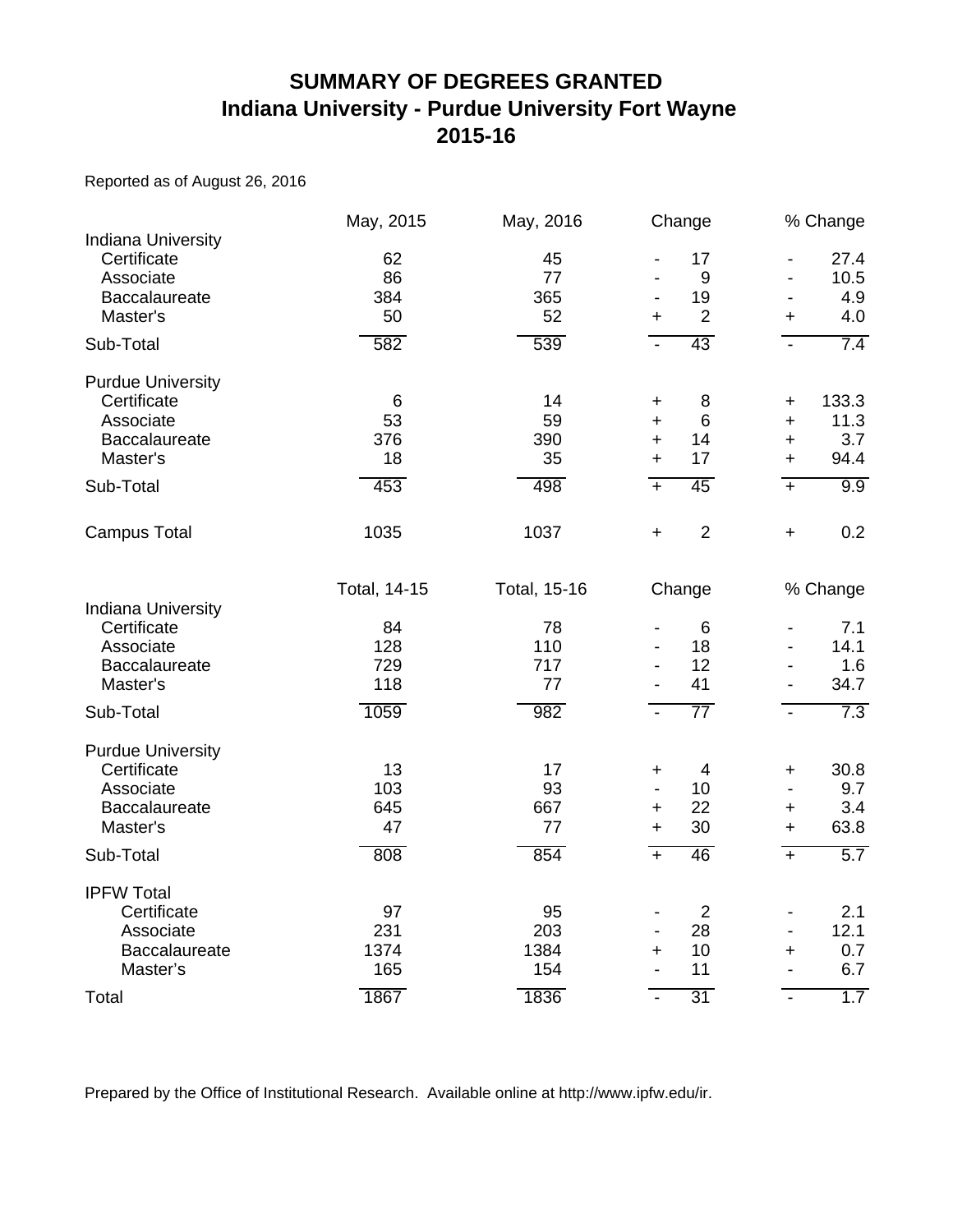|                                       |                  |                | Aug., 2015 Dec., 2015 May., 2016 Jun., 2016 |                | <b>Total</b>   |
|---------------------------------------|------------------|----------------|---------------------------------------------|----------------|----------------|
| <b>Arts and Sciences</b>              |                  |                |                                             |                |                |
| Anthropology                          |                  |                |                                             |                |                |
| <b>Bachelor of Arts</b>               |                  |                |                                             |                |                |
| Anthropology                          | 1                | $\overline{2}$ | 11                                          | $\mathbf 0$    | 14             |
| <b>Certificate</b>                    |                  |                |                                             |                |                |
| <b>Research Certificate Anthrplgy</b> | $\mathbf 0$      | $\mathbf 0$    | 1                                           | $\mathbf 0$    | $\mathbf{1}$   |
| <b>Anthropology Total</b>             | 1                | $\mathbf{2}$   | 12                                          | $\mathbf 0$    | 15             |
| <b>Biology</b>                        |                  |                |                                             |                |                |
| <b>Bachelor of Science</b>            |                  |                |                                             |                |                |
| <b>Biology</b>                        | 3                | 13             | 33                                          | $\mathbf 0$    | 49             |
| <b>Biology Teaching</b>               | 0                | $\mathbf 0$    | 1                                           | $\overline{0}$ | 1              |
| <b>Certificate</b>                    |                  |                |                                             |                |                |
| <b>Research Certificate Biology</b>   | $\boldsymbol{0}$ | $\mathbf 0$    | $\overline{2}$                              | $\mathbf 0$    | $\overline{2}$ |
| <b>Master of Science</b>              |                  |                |                                             |                |                |
| Biology                               | $\overline{4}$   | 6              | 8                                           | $\overline{0}$ | 18             |
| <b>Biology Total</b>                  | $\overline{7}$   | 19             | 44                                          | $\mathbf 0$    | 70             |
| <b>Chemistry</b>                      |                  |                |                                             |                |                |
| <b>Associate of Science</b>           |                  |                |                                             |                |                |
| Chemistry                             | $\mathsf 0$      | $\overline{2}$ | 3                                           | $\mathbf 0$    | 5              |
| <b>B S in Chemistry</b>               |                  |                |                                             |                |                |
| <b>Chemistry Biochem Option</b>       | 0                | $\mathbf 0$    | $\mathbf 5$                                 | $\pmb{0}$      | 5              |
| <b>Chemistry Chem Option</b>          | $\mathbf 0$      | $\mathbf 0$    | 1                                           | $\mathbf 0$    | 1              |
| <b>Bachelor of Science</b>            |                  |                |                                             |                |                |
| Chemistry                             | 0                | 1              | 0                                           | 0              |                |
| <b>Chemistry Pre Medicine</b>         | 0                | $\mathbf 0$    | 1                                           | $\mathbf 0$    | 1              |
| <b>Chemistry Total</b>                | $\bf{0}$         | 3              | 10                                          | $\mathbf 0$    | 13             |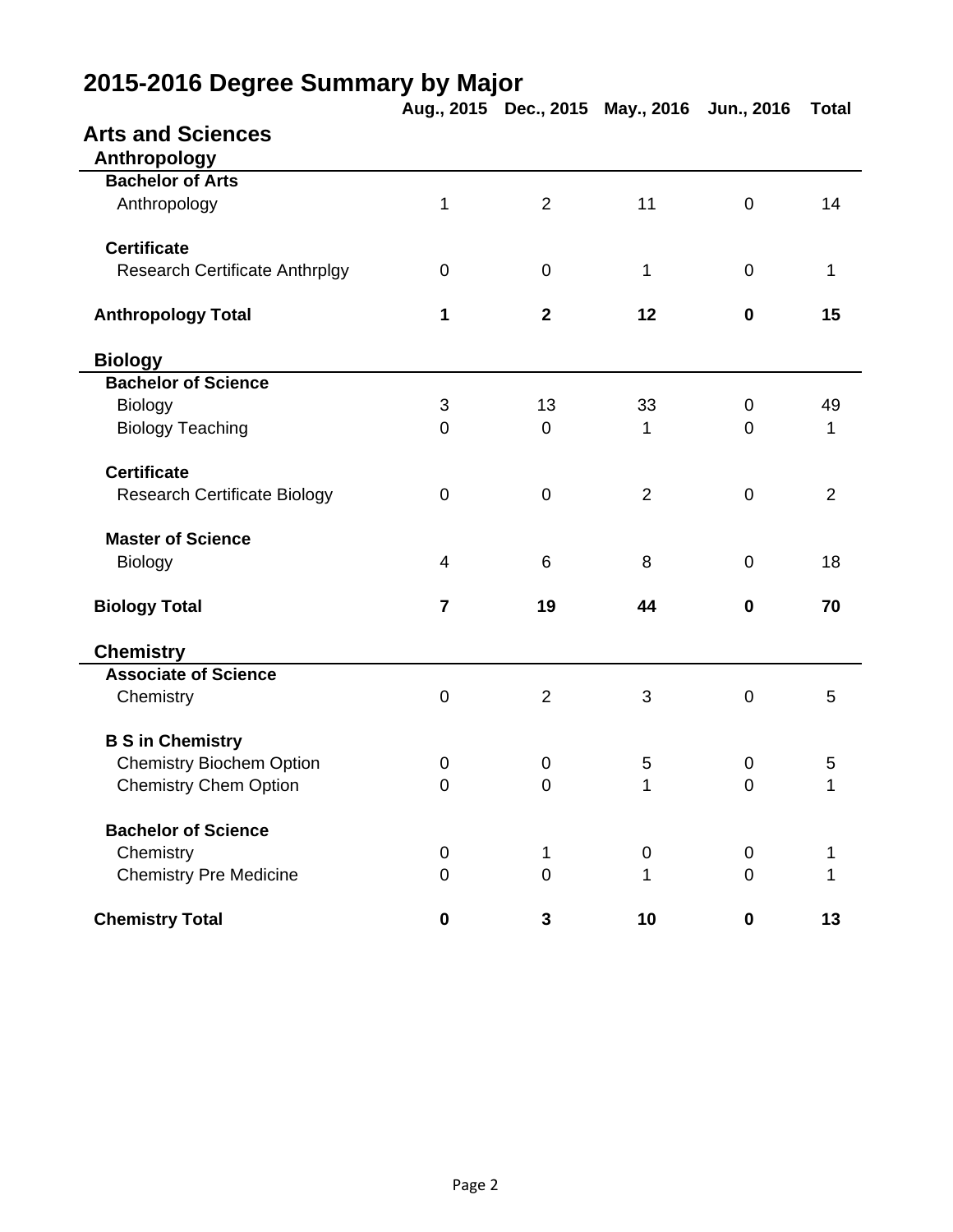|                                                |                |                | Aug., 2015 Dec., 2015 May., 2016 Jun., 2016 |                | <b>Total</b>   |
|------------------------------------------------|----------------|----------------|---------------------------------------------|----------------|----------------|
| <b>Communication</b>                           |                |                |                                             |                |                |
| <b>Bachelor of Arts</b>                        |                |                |                                             |                |                |
| Communication                                  | $\mathbf 0$    | $\overline{2}$ | 5                                           | 1              | 8              |
| Interpers and Org Comm                         | $\overline{4}$ | 5              | 9                                           | $\mathbf 0$    | 18             |
| Media and Public Comm                          | $\overline{4}$ | 4              | 11                                          | $\overline{0}$ | 19             |
| <b>Master of Arts</b>                          |                |                |                                             |                |                |
| <b>Prof Comm Studies</b>                       | $\pmb{0}$      | $\pmb{0}$      | 3                                           | $\mathbf 0$    | 3              |
| <b>Communication Total</b>                     | 8              | 11             | 28                                          | 1              | 48             |
| <b>Communication Sci &amp; Disorders</b>       |                |                |                                             |                |                |
| <b>Bachelor of Science</b>                     |                |                |                                             |                |                |
| <b>Communication Sci &amp; Disorders</b>       | 0              | $\overline{7}$ | 14                                          | $\mathbf 0$    | 21             |
| <b>Communication Sci &amp; Disorders Total</b> | $\mathbf 0$    | $\overline{7}$ | 14                                          | $\mathbf 0$    | 21             |
| <b>English and Linguistics</b>                 |                |                |                                             |                |                |
| <b>Bachelor of Arts</b>                        |                |                |                                             |                |                |
| English                                        | 5              | 8              | 20                                          | 2              | 35             |
| <b>Certificate</b>                             |                |                |                                             |                |                |
| Tch Engl New Lang UG Cert                      | 0              | 3              | 3                                           | $\mathbf 0$    | 6              |
| <b>Master of Arts</b>                          |                |                |                                             |                |                |
| English                                        | 0              | $\mathbf 0$    | 5                                           | 1              | 6              |
| <b>English and Linguistics Total</b>           | 5              | 11             | 28                                          | 3              | 47             |
| <b>Geosciences</b>                             |                |                |                                             |                |                |
| <b>B S in Geology</b>                          |                |                |                                             |                |                |
| <b>Environmental Geology</b>                   | 0              | 0              | 3                                           | $\mathbf 0$    | 3              |
| Geology                                        | 1              | $\overline{2}$ | 1                                           | 0              | 4              |
| <b>Geosciences Total</b>                       | 1              | $\overline{2}$ | 4                                           | $\bf{0}$       | $\overline{7}$ |
| <b>History</b>                                 |                |                |                                             |                |                |
| <b>Bachelor of Arts</b>                        |                |                |                                             |                |                |
| History                                        | 3              | 2              | 5                                           | 1              | 11             |
| <b>History Total</b>                           | 3              | $\mathbf{2}$   | 5                                           | 1              | 11             |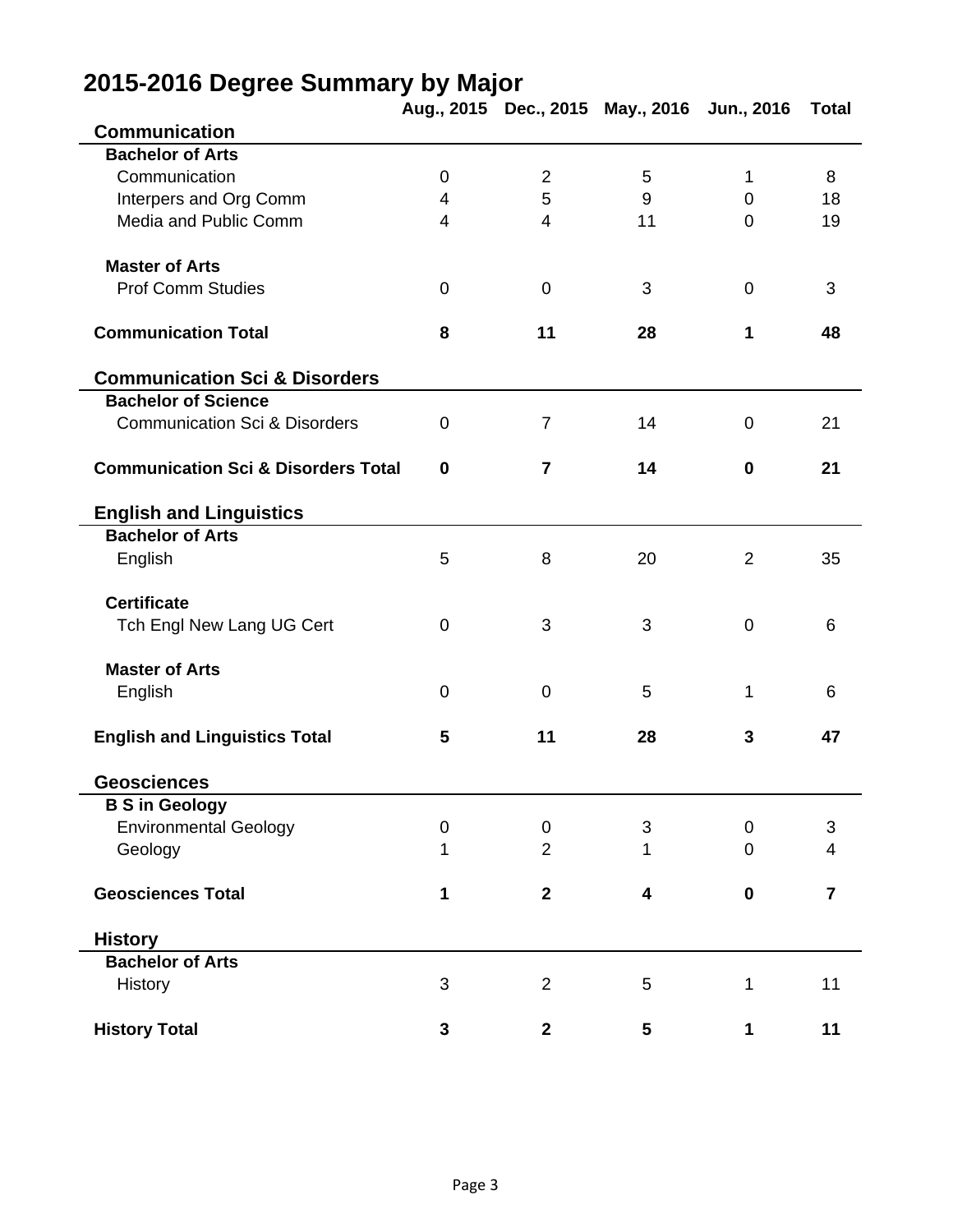|                                        |                |                | Aug., 2015 Dec., 2015 May., 2016 Jun., 2016 |             | <b>Total</b> |
|----------------------------------------|----------------|----------------|---------------------------------------------|-------------|--------------|
| <b>Interdisciplinary Studies</b>       |                |                |                                             |             |              |
| <b>Certificate</b>                     |                |                |                                             |             |              |
| <b>Gerontology Certificate</b>         | $\mathbf 0$    | $\mathbf 1$    | 12                                          | $\mathbf 0$ | 13           |
| <b>Intl Studies Certificate</b>        | 1              | 5              | 8                                           | $\mathbf 0$ | 14           |
| <b>Peace Conflct Stud Certificate</b>  | 1              | $\mathbf 0$    | $\overline{2}$                              | $\mathbf 0$ | 3            |
| <b>Master of Liberal Studies</b>       |                |                |                                             |             |              |
| <b>Liberal Studies IU</b>              | $\mathbf 0$    | $\mathbf 0$    | 5                                           | 0           | 5            |
| <b>Interdisciplinary Studies Total</b> | $\overline{2}$ | 6              | 27                                          | $\mathbf 0$ | 35           |
| Intl Language and Cul Studies          |                |                |                                             |             |              |
| <b>Bachelor of Arts</b>                |                |                |                                             |             |              |
| French                                 | 1              | $\overline{2}$ | $\overline{2}$                              | 0           | 5            |
| French Teaching                        | $\mathbf 0$    | $\pmb{0}$      | 1                                           | $\mathbf 0$ | 1            |
| German                                 | $\mathbf 0$    | 1              | 0                                           | 0           | 1            |
| Spanish                                | 1              | 3              | 5                                           | 0           | 9            |
| Intl Language and Cul Studies Total    | $\mathbf 2$    | 6              | 8                                           | $\mathbf 0$ | 16           |
| <b>Mathematical Sciences</b>           |                |                |                                             |             |              |
| <b>Bachelor of Science</b>             |                |                |                                             |             |              |
| Math Actuarial Science                 | 0              | 1              | $\overline{2}$                              | 0           | 3            |
| Math Computing                         | $\mathbf 0$    | $\mathbf 0$    | 1                                           | 0           | 1            |
| <b>Math Statistics</b>                 | 0              | 0              | 1                                           | $\mathbf 0$ | 1            |
| <b>Mathematics</b>                     | $\mathbf 0$    | $\mathbf 0$    | 3                                           | $\mathbf 0$ | 3            |
| <b>Mathematics Teaching</b>            | 0              | 1              | $\overline{0}$                              | 0           | 1            |
| <b>Certificate</b>                     |                |                |                                             |             |              |
| Math App Stat Grad Certificate         | 0              | $\mathbf 0$    | 1                                           | $\pmb{0}$   | 1            |
| Research Certificate Math Sci          | 0              | $\mathbf 0$    | 1                                           | $\mathbf 0$ | 1            |
| <b>Master of Science</b>               |                |                |                                             |             |              |
| Applied Math Ops Research              | 1              | 2              | 0                                           | 0           | 3            |
| <b>Mathematics</b>                     | 0              | $\mathbf 0$    | 3                                           | 0           | 3            |
| <b>Mathematical Sciences Total</b>     | 1              | 4              | 12                                          | 0           | 17           |
| <b>Philosophy</b>                      |                |                |                                             |             |              |
| <b>Bachelor of Arts</b>                |                |                |                                             |             |              |
| Philosophy                             | 1              | 1              | 6                                           | 0           | 8            |
| <b>Philosophy Total</b>                | 1              | 1              | 6                                           | $\mathbf 0$ | 8            |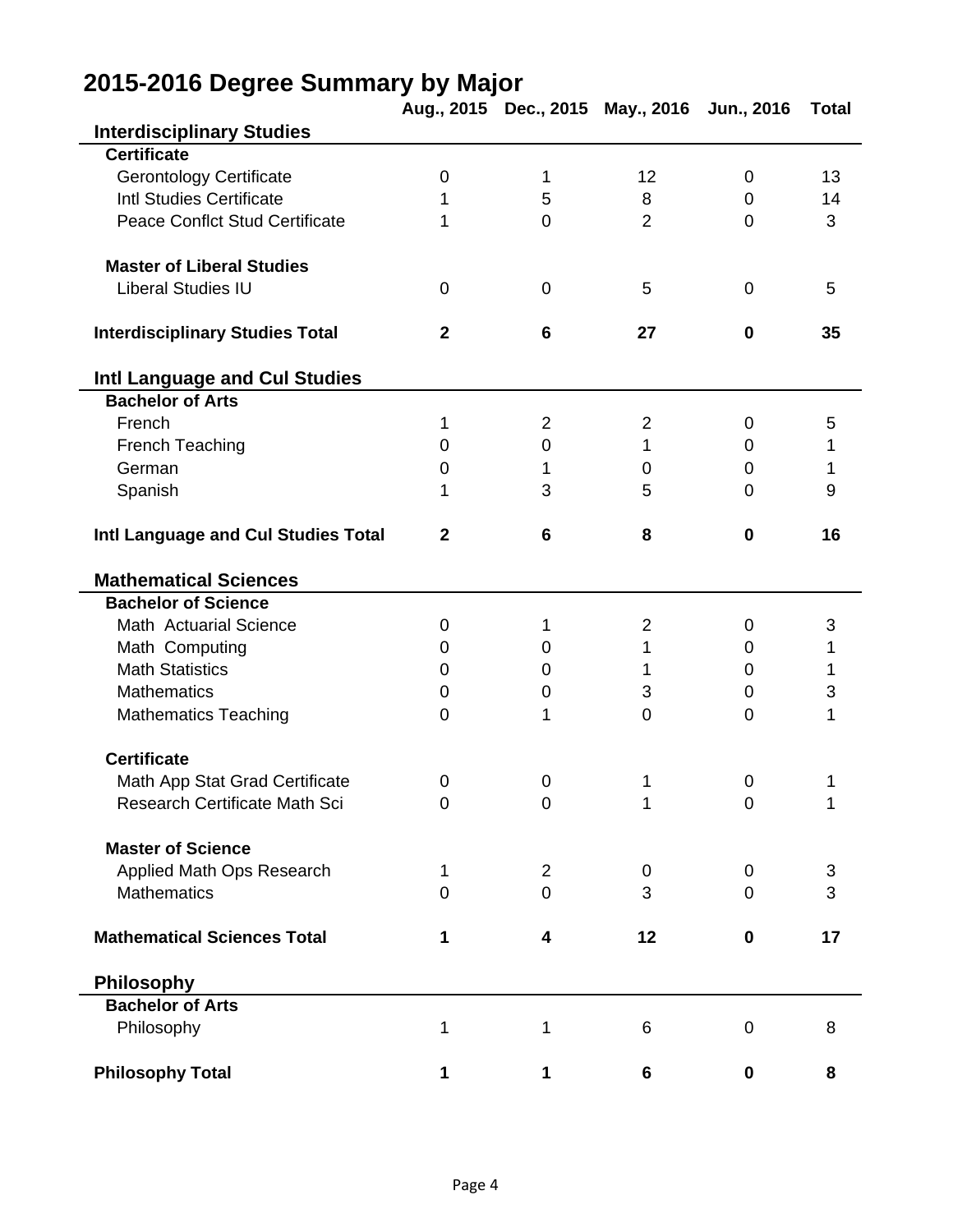|                                       |                  |                         | Aug., 2015 Dec., 2015 May., 2016 Jun., 2016 |                | <b>Total</b>    |
|---------------------------------------|------------------|-------------------------|---------------------------------------------|----------------|-----------------|
| <b>Physics</b>                        |                  |                         |                                             |                |                 |
| <b>Bachelor of Science</b>            |                  |                         |                                             |                |                 |
| Physics                               | $\mathbf 0$      | 3                       | $\overline{2}$                              | $\mathbf 0$    | 5               |
| <b>Physics Teaching</b>               | $\overline{0}$   | $\overline{0}$          | 1                                           | $\Omega$       | 1               |
| <b>Physics Total</b>                  | $\bf{0}$         | 3                       | $\overline{\mathbf{3}}$                     | $\mathbf 0$    | $6\phantom{1}6$ |
| <b>Political Science</b>              |                  |                         |                                             |                |                 |
| <b>Bachelor of Arts</b>               |                  |                         |                                             |                |                 |
| Economics                             | $\mathbf 0$      | $\mathbf 0$             | 4                                           | $\overline{0}$ | $\overline{4}$  |
| <b>Political Science</b>              | 1                | $\overline{2}$          | 9                                           | $\overline{0}$ | 12              |
| <b>Political Science Total</b>        | 1                | $\overline{\mathbf{2}}$ | 13                                          | $\mathbf 0$    | 16              |
| <b>Psychology</b>                     |                  |                         |                                             |                |                 |
| <b>Associate of Arts</b>              |                  |                         |                                             |                |                 |
| Psychology                            | $\overline{0}$   | $\mathbf 0$             | 1                                           | $\mathbf 0$    | 1               |
| <b>Bachelor of Arts</b>               |                  |                         |                                             |                |                 |
| Psychology                            | $\boldsymbol{9}$ | 16                      | 46                                          | $\overline{2}$ | 73              |
| <b>Certificate</b>                    |                  |                         |                                             |                |                 |
| <b>Research Certificate Psycholgy</b> | $\mathbf 0$      | $\mathbf 1$             | 1                                           | $\overline{0}$ | $\overline{2}$  |
| <b>Psychology Total</b>               | 9                | 17                      | 48                                          | $\mathbf{2}$   | 76              |
| <b>Sociology</b>                      |                  |                         |                                             |                |                 |
| <b>Bachelor of Arts</b>               |                  |                         |                                             |                |                 |
| Sociology                             | 1                | 2                       | 10                                          | $\mathbf 0$    | 13              |
| <b>Master of Arts</b>                 |                  |                         |                                             |                |                 |
| Sociological Practice                 | $\overline{2}$   | $\mathbf 0$             | $\mathbf 0$                                 | $\mathbf 0$    | $\overline{2}$  |
| <b>Sociology Total</b>                | 3                | $\mathbf 2$             | 10                                          | $\mathbf 0$    | 15              |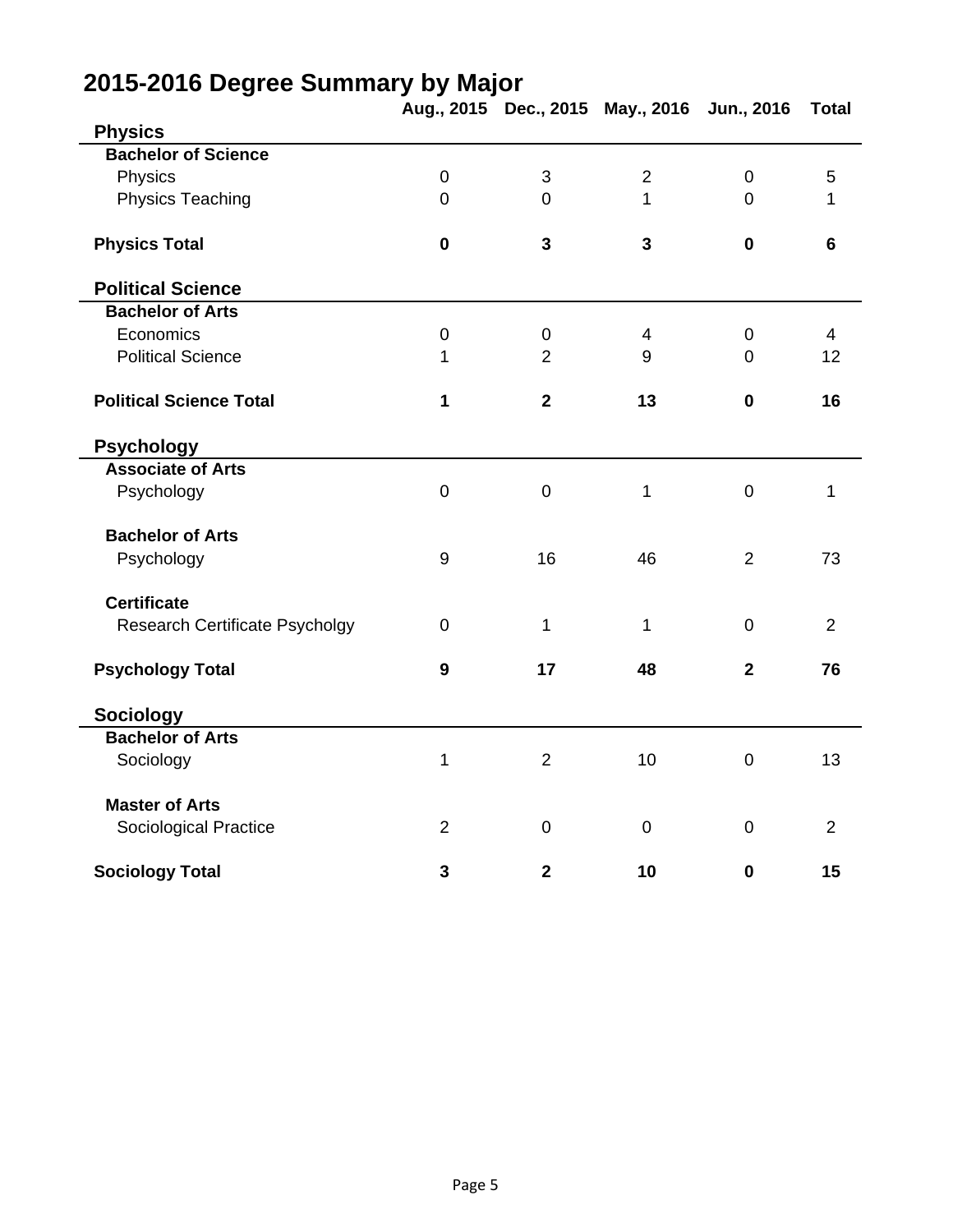|                                |          |                | Aug., 2015 Dec., 2015 May., 2016 Jun., 2016 |          | Total |
|--------------------------------|----------|----------------|---------------------------------------------|----------|-------|
| <b>Women's Studies</b>         |          |                |                                             |          |       |
| <b>Associate of Arts</b>       |          |                |                                             |          |       |
| <b>Women's Studies</b>         | 0        |                | 0                                           | $\Omega$ |       |
| <b>Bachelor of Arts</b>        |          |                |                                             |          |       |
| <b>Women's Studies</b>         | 0        | 1              | 5                                           | $\Omega$ | 6     |
| <b>Certificate</b>             |          |                |                                             |          |       |
| Women's Studies Certificate PU | 0        | $\overline{0}$ | 2                                           | $\Omega$ | 2     |
| <b>Women's Studies Total</b>   | $\bf{0}$ | $\mathbf{2}$   | 7                                           | $\bf{0}$ | 9     |
| <b>Arts and Sciences Total</b> | 44       | 100            | 279                                         |          | 430   |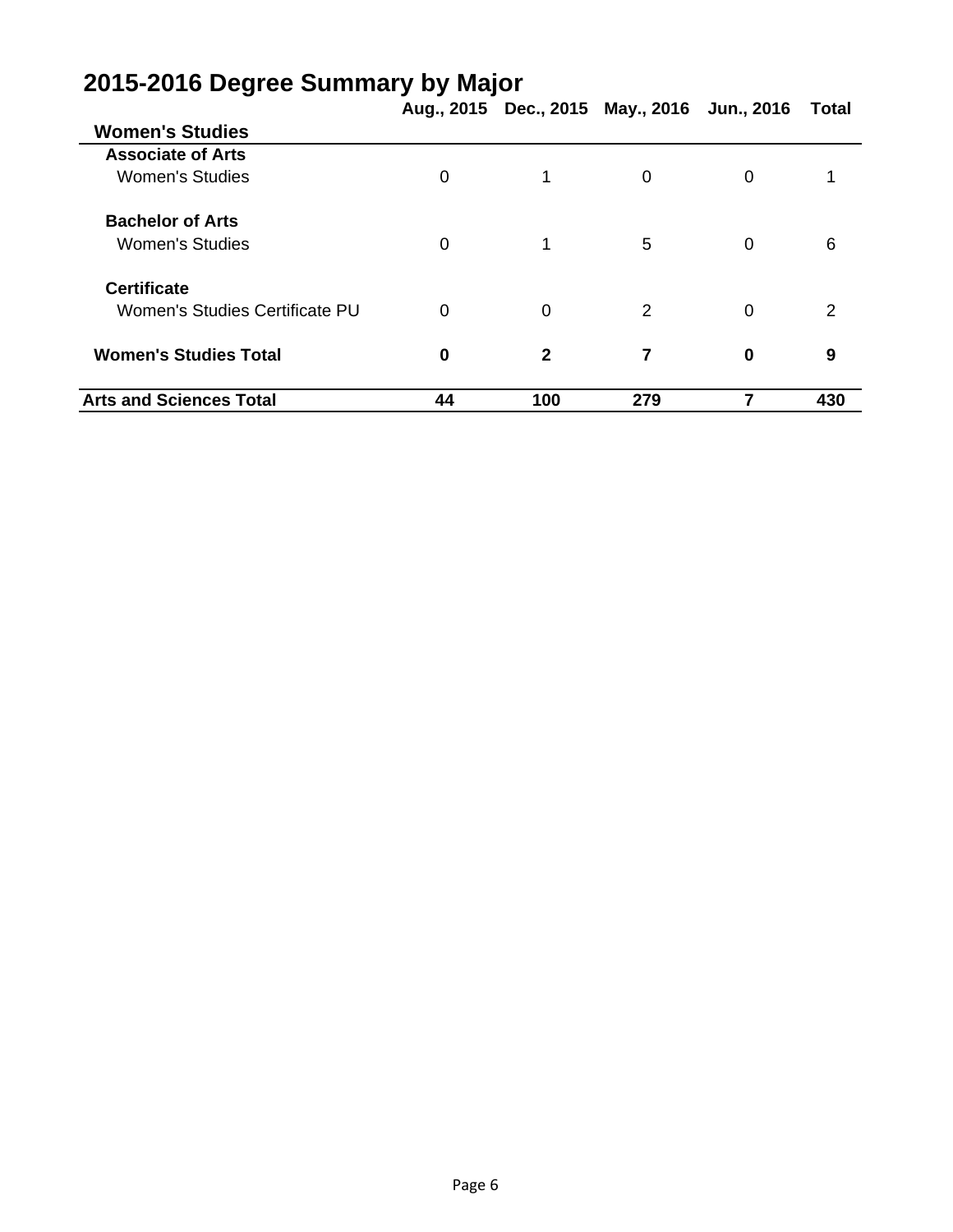|                                       |                |                         | Aug., 2015 Dec., 2015 May., 2016 Jun., 2016 |                | <b>Total</b> |
|---------------------------------------|----------------|-------------------------|---------------------------------------------|----------------|--------------|
| <b>Business</b>                       |                |                         |                                             |                |              |
| <b>Accounting and Finance</b>         |                |                         |                                             |                |              |
| <b>B S in Business</b>                |                |                         |                                             |                |              |
| Accounting                            | $\overline{7}$ | 13                      | 22                                          | 6              | 48           |
| Finance                               | $\overline{2}$ | 5                       | 18                                          | 3              | 28           |
|                                       |                |                         |                                             |                |              |
| <b>Certificate</b>                    |                |                         |                                             |                |              |
| <b>Accounting Certificate</b>         | 1              | 1                       | 1                                           | $\mathbf 0$    | 3            |
| <b>Bank Management Certificate</b>    | $\mathbf 0$    | 1                       | 11                                          | 1              | 13           |
|                                       |                |                         |                                             |                |              |
| <b>Accounting and Finance Total</b>   | 10             | 20                      | 52                                          | 10             | 92           |
|                                       |                |                         |                                             |                |              |
| <b>Business Administration</b>        |                |                         |                                             |                |              |
| <b>Master of Business Admin</b>       |                |                         |                                             |                |              |
| <b>General Admin-Accelerated MBA</b>  | 0              | $\mathbf 0$             | 1                                           | $\mathbf 0$    | 1            |
| <b>General Administration</b>         | 0              | 4                       | 11                                          | 1              | 16           |
|                                       |                |                         |                                             |                |              |
| <b>Business Administration Total</b>  | $\mathbf 0$    | $\overline{\mathbf{4}}$ | 12                                          | 1              | 17           |
|                                       |                |                         |                                             |                |              |
| <b>Economics</b>                      |                |                         |                                             |                |              |
| <b>B S in Business</b>                |                |                         |                                             |                |              |
| <b>Bus Econ Public Policy</b>         | $\overline{2}$ | 3                       | $\overline{7}$                              | 1              | 13           |
|                                       |                |                         |                                             |                |              |
| <b>Economics Total</b>                | $\overline{2}$ | 3                       | $\overline{7}$                              | 1              | 13           |
|                                       |                |                         |                                             |                |              |
| <b>Management and Marketing</b>       |                |                         |                                             |                |              |
| A S in Business                       |                |                         |                                             |                |              |
| <b>Business Administration</b>        | 3              | 18                      | 16                                          | 5              | 42           |
|                                       |                |                         |                                             |                |              |
| <b>B S in Business</b>                |                |                         |                                             |                |              |
| Management                            | 4              | 13                      | 32                                          | $\overline{7}$ | 56           |
| Marketing                             | $\overline{4}$ | 20                      | 22                                          | 5              | 51           |
|                                       |                |                         |                                             |                |              |
| <b>Certificate</b>                    |                |                         |                                             |                |              |
| <b>Small Business Mgmt Certif</b>     | $\mathbf 0$    | $\mathbf 0$             | 6                                           | $\mathbf 0$    | $\,6$        |
|                                       |                |                         |                                             |                |              |
| <b>Management and Marketing Total</b> | 11             | 51                      | 76                                          | 17             | 155          |
|                                       |                |                         |                                             |                |              |
| <b>Business Total</b>                 | 23             | 78                      | 147                                         | 29             | 277          |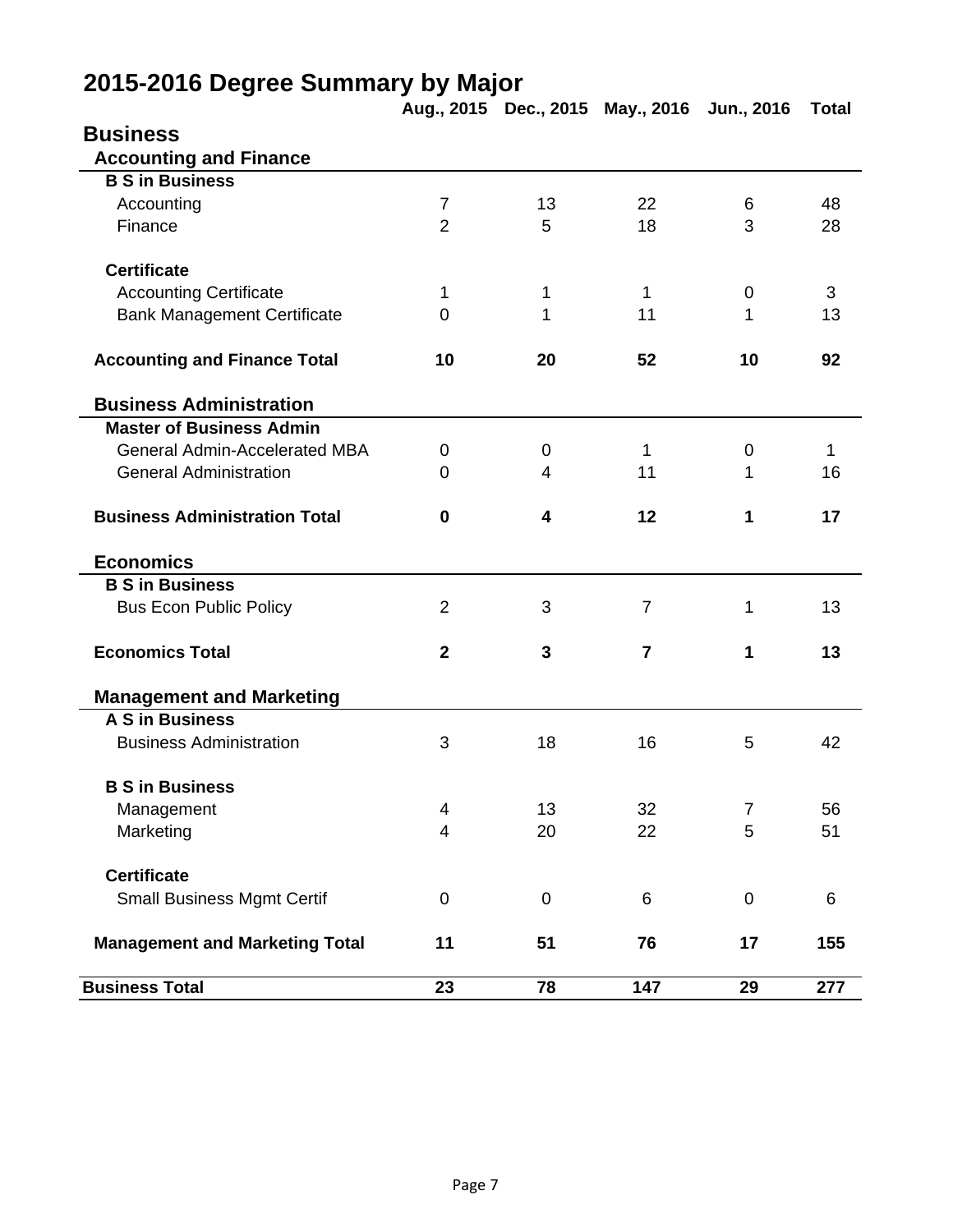|                                    |    |    | Aug., 2015 Dec., 2015 May., 2016 Jun., 2016 |    | Total |
|------------------------------------|----|----|---------------------------------------------|----|-------|
| <b>Continuing Studies</b>          |    |    |                                             |    |       |
| <b>General Studies</b>             |    |    |                                             |    |       |
| A A in General Studies             |    |    |                                             |    |       |
| <b>General Studies</b>             |    | 4  | 2                                           |    | 8     |
| <b>Bachelor of General Studies</b> |    |    |                                             |    |       |
| <b>General Studies</b>             | 21 | 60 | 78                                          | 15 | 174   |
| General Studies Advantage          | 0  | 1  | 1                                           |    | 3     |
| <b>General Studies Distance</b>    | 3  | 6  | 4                                           | 2  | 15    |
| <b>General Studies Total</b>       | 25 | 71 | 85                                          | 19 | 200   |
| <b>Continuing Studies Total</b>    | 25 | 71 | 85                                          | 19 | 200   |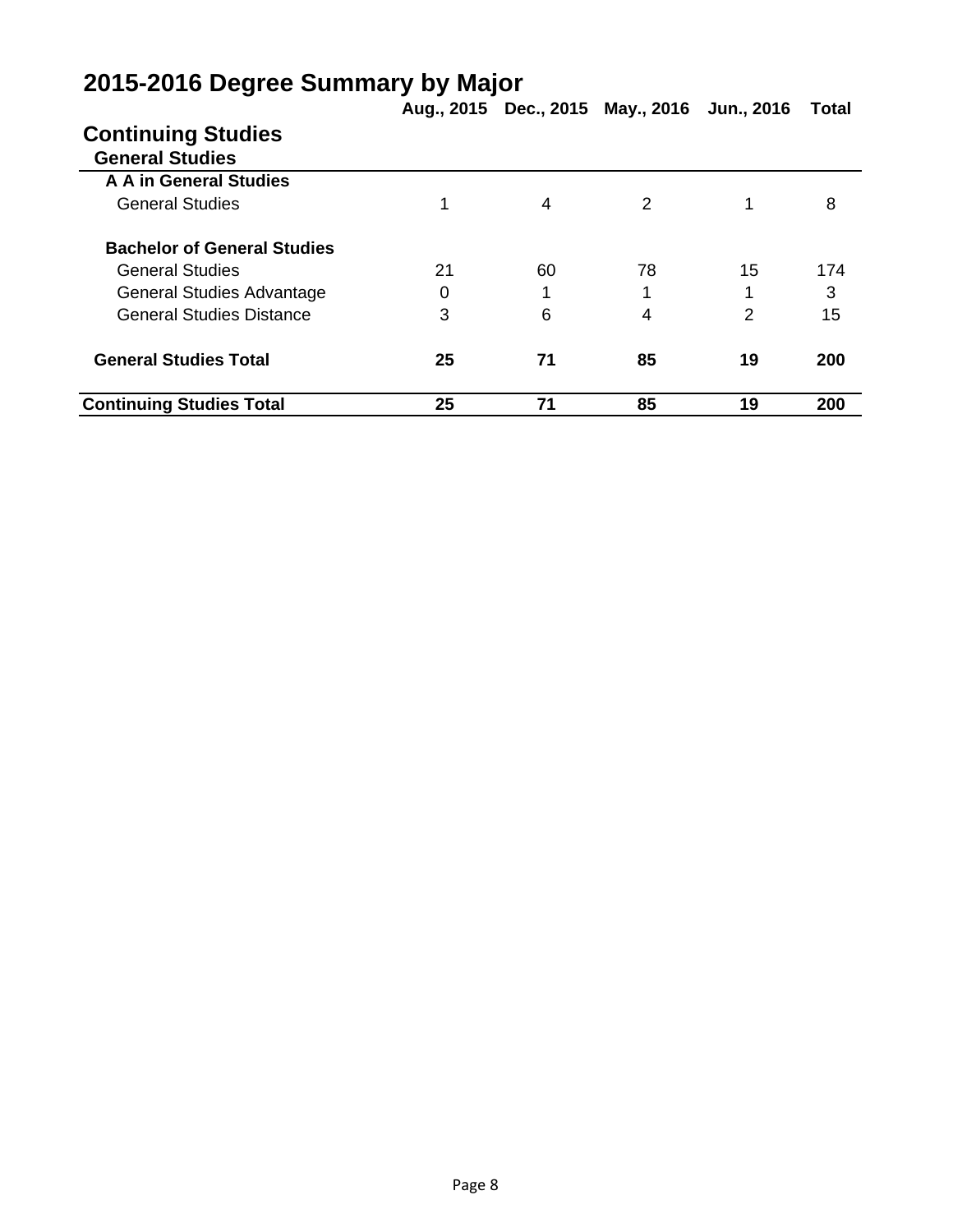|                                          |             |                | Aug., 2015 Dec., 2015 May., 2016 Jun., 2016 |                  | <b>Total</b>   |
|------------------------------------------|-------------|----------------|---------------------------------------------|------------------|----------------|
| <b>Education and Public Policy</b>       |             |                |                                             |                  |                |
| <b>Educational Studies</b>               |             |                |                                             |                  |                |
| <b>B S in Education</b>                  |             |                |                                             |                  |                |
| <b>Early Childhood Education</b>         | $\mathbf 0$ | 1              | $\overline{2}$                              | $\mathbf 0$      | 3              |
| Earth Space Science Education            | 0           | 1              | 0                                           | 0                | 1              |
| <b>Elementary Education</b>              | 1           | 23             | 22                                          | $\overline{2}$   | 48             |
| <b>English Education</b>                 | 0           | 3              | $\overline{2}$                              | 1                | 6              |
| <b>Middle School Education</b>           | 0           | $\overline{2}$ | $\overline{7}$                              | $\overline{0}$   | 9              |
| Sec Ed Education Policy                  | 0           | $\mathbf 0$    | $\overline{0}$                              | 1                | 1              |
| <b>Social Studies Education</b>          | 0           | 3              | 5                                           | 0                | 8              |
| Spanish Education                        | 0           | 1              | $\overline{0}$                              | $\Omega$         | 1              |
| <b>Educational Studies Total</b>         | 1           | 34             | 38                                          | 4                | 77             |
| <b>Professional Studies</b>              |             |                |                                             |                  |                |
| <b>Certificate</b>                       |             |                |                                             |                  |                |
| <b>Special Education Certificate</b>     | $\mathbf 0$ | 1              | $\mathbf 0$                                 | $\mathbf 0$      | 1              |
| <b>Master of Science in Education</b>    |             |                |                                             |                  |                |
| Counseling                               | 0           | $\mathbf 0$    | 14                                          | 0                | 14             |
| <b>Educational Leadership</b>            | 1           | 1              | 9                                           | 8                | 19             |
| <b>Special Education</b>                 | $\mathbf 0$ | $\mathbf 0$    | 4                                           | $\overline{0}$   | 4              |
| <b>Professional Studies Total</b>        | 1           | $\mathbf{2}$   | 27                                          | 8                | 38             |
| <b>Public Policy</b>                     |             |                |                                             |                  |                |
| <b>B S in Public Affairs</b>             |             |                |                                             |                  |                |
| <b>Criminal Justice</b>                  | 5           | 13             | 21                                          | $\overline{2}$   | 41             |
| <b>Environmental Policy</b>              | 0           | 4              | $\mathbf 0$                                 | $\boldsymbol{0}$ | 4              |
| <b>Health Services Admin</b>             | 4           | 6              | 12                                          | $\overline{2}$   | 24             |
| <b>Legal Studies</b>                     | 0           | $\mathbf 2$    | $\ensuremath{\mathsf{3}}$                   | 0                | 5              |
| <b>Public Management</b>                 | $\mathbf 0$ | 3              | $\overline{2}$                              | $\overline{0}$   | 5              |
| <b>Certificate</b>                       |             |                |                                             |                  |                |
| <b>Public Management Certificate</b>     | 0           | $\overline{2}$ | $\mathbf 0$                                 | $\mathbf 0$      | $\overline{2}$ |
| <b>Master of Public Affairs</b>          |             |                |                                             |                  |                |
| <b>Public Affairs</b>                    | $\mathbf 0$ | 1              | $\overline{2}$                              | 1                | 4              |
| <b>Master of Public Management</b>       |             |                |                                             |                  |                |
| <b>Public Management</b>                 | 0           | $\mathbf 0$    | 1                                           | 5                | 6              |
| <b>Public Policy Total</b>               | 9           | 31             | 41                                          | 10               | 91             |
| <b>Education and Public Policy Total</b> | 11          | 67             | 106                                         | 22               | 206            |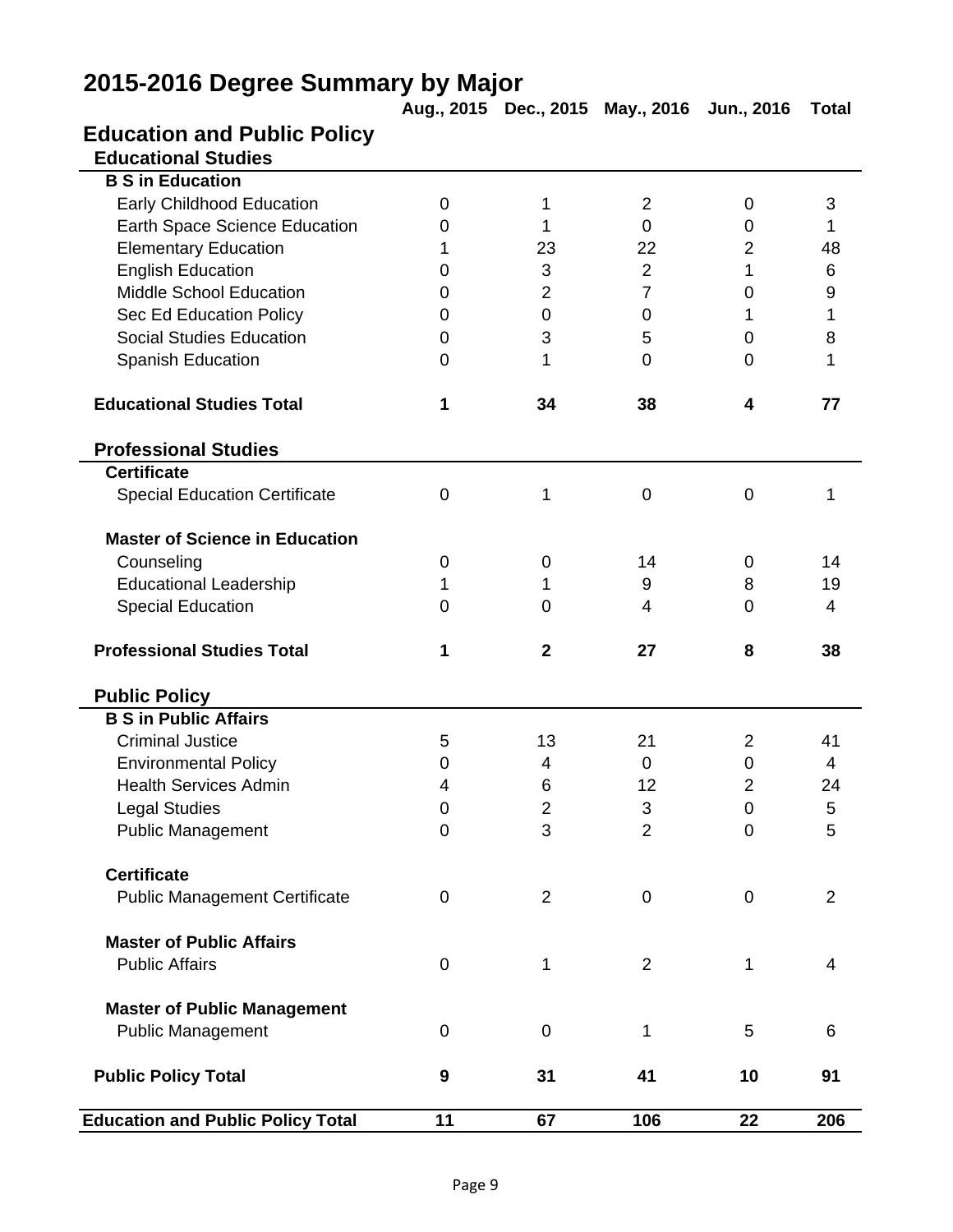|                                            |                | Aug., 2015 Dec., 2015 May., 2016 |                | Jun., 2016     | <b>Total</b>   |
|--------------------------------------------|----------------|----------------------------------|----------------|----------------|----------------|
| <b>Engineering Tech and Comp Sci</b>       |                |                                  |                |                |                |
| <b>Civil/Mechanical Engineering</b>        |                |                                  |                |                |                |
| <b>B S in Mechanical Engineering</b>       |                |                                  |                |                |                |
| <b>Mechanical Engineering</b>              | 0              | 12                               | $9\,$          | $\mathbf 0$    | 21             |
| <b>BS in Civil Engineering</b>             |                |                                  |                |                |                |
| <b>Civil Engineering</b>                   | 0              | 5                                | 10             | 1              | 16             |
| <b>Civil/Mechanical Engineering Total</b>  | 0              | 17                               | 19             | 1              | 37             |
| <b>Computer Science</b>                    |                |                                  |                |                |                |
| <b>Associate of Science</b>                |                |                                  |                |                |                |
| <b>Information Systems</b>                 | 0              | 1                                | 12             | 0              | 13             |
| <b>Bachelor of Arts</b>                    |                |                                  |                |                |                |
| <b>Computer Science</b>                    | 0              | $\mathbf 0$                      | $\overline{4}$ | $\mathbf 0$    | $\overline{4}$ |
| <b>Bachelor of Science</b>                 |                |                                  |                |                |                |
| <b>Computer Science</b>                    | $\overline{2}$ | 6                                | 11             | 3              | 22             |
| <b>Information Systems</b>                 | 1              | 5                                | 4              | $\overline{0}$ | 10             |
| <b>Master of Science</b>                   |                |                                  |                |                |                |
| <b>Applied Computer Science</b>            | 0              | 5                                | 5              | $\mathbf 0$    | 10             |
| <b>Computer Science Total</b>              | 3              | 17                               | 36             | 3              | 59             |
| <b>Computer/Electrical/Info Tech</b>       |                |                                  |                |                |                |
| <b>Associate of Science</b>                |                |                                  |                |                |                |
| <b>Electrical Engineering Tech</b>         | 0              | 3                                | 9              | $\overline{2}$ | 14             |
| <b>Bachelor of Science</b>                 |                |                                  |                |                |                |
| <b>Computer Engineering Tech</b>           | 0              | 5                                | 3              | 0              | 8              |
| <b>Electrical Engineering Tech</b>         | 1              | 10                               | 4              | 0              | 15             |
| <b>Information Technology</b>              | 1              | 1                                | 5              | 1              | 8              |
| <b>Certificate</b>                         |                |                                  |                |                |                |
| <b>Cmptr Networking Certificate</b>        | 0              | 0                                | 1              | 0              | 1              |
| <b>Computer/Electrical/Info Tech Total</b> | $\mathbf{2}$   | 19                               | 22             | 3              | 46             |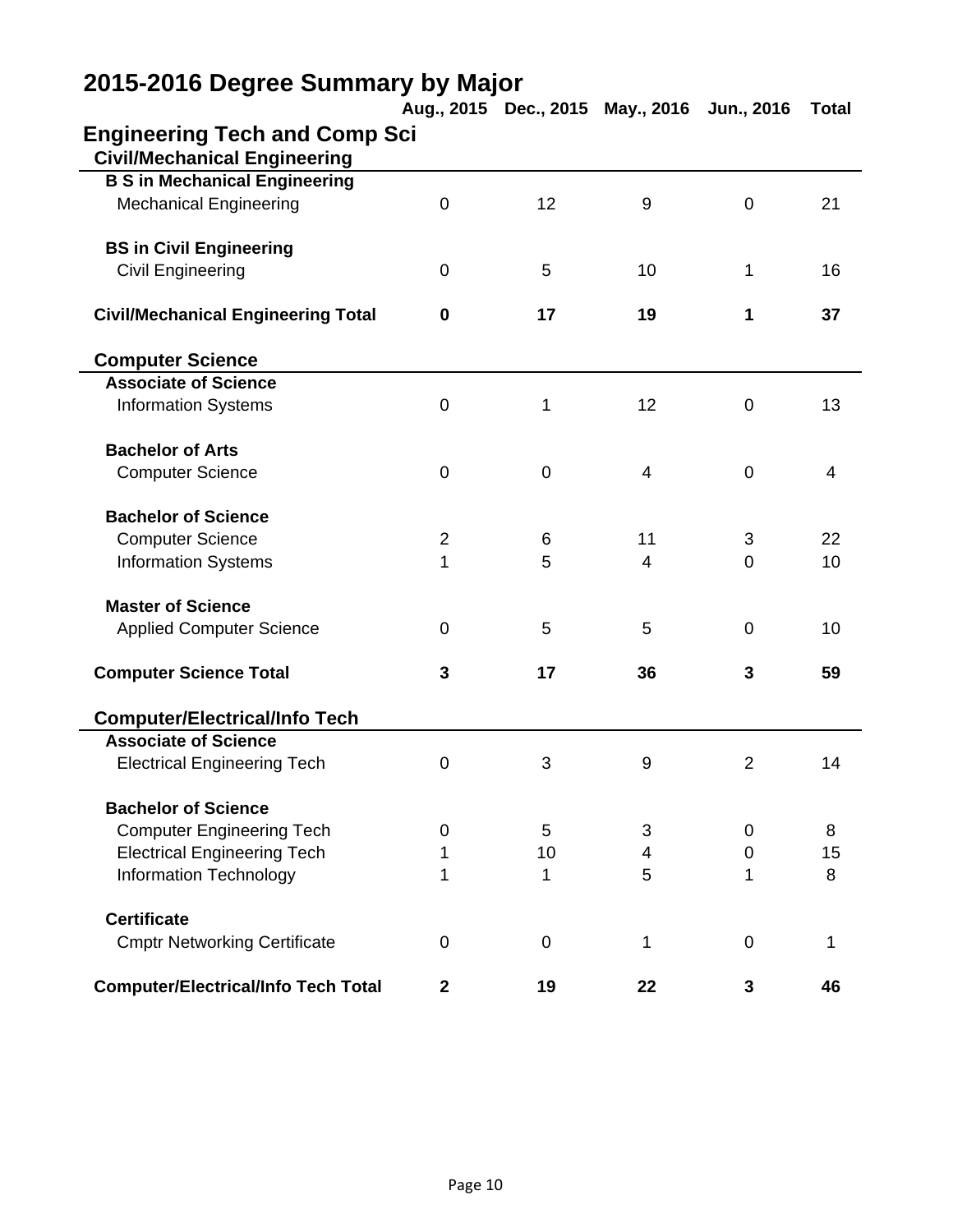|                                             |             |                | Aug., 2015 Dec., 2015 May., 2016 | Jun., 2016     | <b>Total</b>   |
|---------------------------------------------|-------------|----------------|----------------------------------|----------------|----------------|
| <b>Electrical/Computer Engr</b>             |             |                |                                  |                |                |
| <b>B S in Computer Engineering</b>          |             |                |                                  |                |                |
| <b>Computer Engineering</b>                 | 0           | 11             | 5                                | $\mathbf 0$    | 16             |
|                                             |             |                |                                  |                |                |
| <b>B S in Electrical Engineering</b>        |             |                |                                  |                |                |
| <b>Electrical Engineering</b>               | 0           | 8              | 8                                | $\mathbf 0$    | 16             |
| <b>MS in Engineering</b>                    |             |                |                                  |                |                |
| Engineering                                 | 0           | 1              | 1                                | $\mathbf 0$    | $\overline{2}$ |
|                                             |             |                |                                  |                |                |
| <b>Electrical/Computer Engr Total</b>       | 0           | 20             | 14                               | 0              | 34             |
| <b>Engr-Tech-CS Special</b>                 |             |                |                                  |                |                |
| <b>Master of Science</b>                    |             |                |                                  |                |                |
| Technology                                  | 0           | $\mathbf 0$    | 4                                | $\mathbf 0$    | 4              |
|                                             |             |                |                                  |                |                |
| <b>Engr-Tech-CS Special Total</b>           | $\mathbf 0$ | $\mathbf 0$    | 4                                | $\mathbf 0$    | 4              |
| <b>Mftg/Const Engr Tech/Intr Dsgn</b>       |             |                |                                  |                |                |
| <b>Associate of Science</b>                 |             |                |                                  |                |                |
| <b>Architectural Engr Tech</b>              | 0           | 1              | 6                                | 0              | 7              |
| <b>Civil Engineering Tech</b>               | 0           | 1              | 4                                | 0              | 5              |
| <b>Industrial Engineering Tech</b>          | 1           | 1              | 1                                | 1              | 4              |
| <b>Mechanical Engineering Tech</b>          | 0           | 9              | 14                               | 1              | 24             |
|                                             |             |                |                                  |                |                |
| <b>Bachelor of Science</b>                  |             |                |                                  |                |                |
| <b>Construction Engineering Tech</b>        | 0           | $\overline{7}$ | 22                               | 0              | 29             |
| <b>Industrial Engineering Tech</b>          | 1           | 0              | 3                                | 0              | 4              |
| <b>Interior Design</b>                      | 1           | 0              | $\overline{7}$                   | 0              | 8              |
| <b>Mechanical Engineering Tech</b>          | 0           | 11             | 26                               | 0              | 37             |
| <b>Certificate</b>                          |             |                |                                  |                |                |
| <b>Advanced Manufacturing Mgmt</b>          | 0           | 0              | 3                                | 0              | 3              |
| <b>Quality Certificate</b>                  | 0           | $\overline{2}$ | $\overline{2}$                   | $\overline{0}$ | 4              |
| <b>Mftg/Const Engr Tech/Intr Dsgn Total</b> | 3           | 32             | 88                               | $\mathbf 2$    | 125            |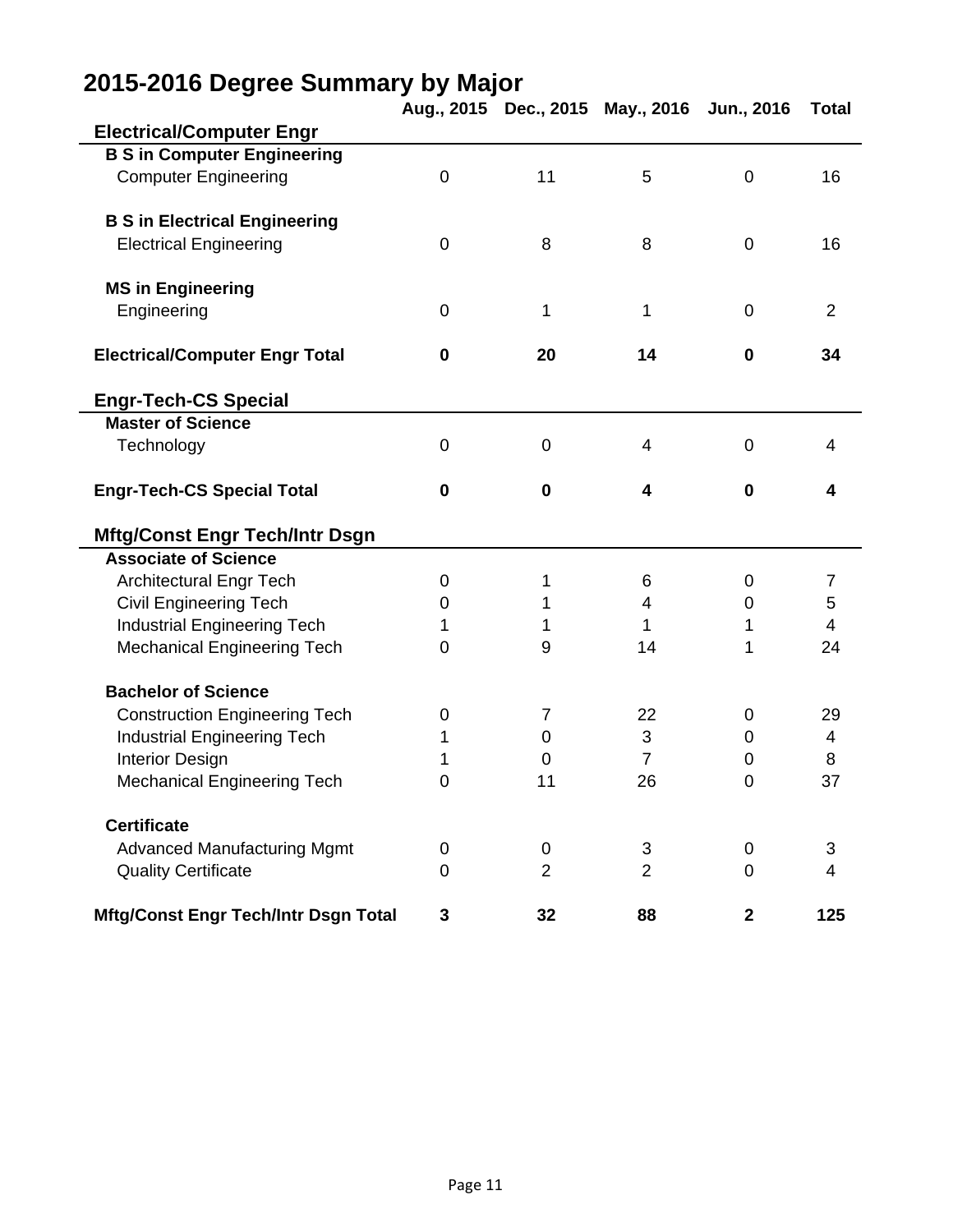| IJ                                         |          |                | Aug., 2015 Dec., 2015 May., 2016 Jun., 2016 |          | Total |
|--------------------------------------------|----------|----------------|---------------------------------------------|----------|-------|
| <b>Org Leadership and Supervision</b>      |          |                |                                             |          |       |
| <b>Associate of Science</b>                |          |                |                                             |          |       |
| Org Leadership Supervision                 | 0        | 7              | 10                                          | 3        | 20    |
| <b>Bachelor of Science</b>                 |          |                |                                             |          |       |
| Org Leadership Supervision                 | 9        | 24             | 27                                          | 9        | 69    |
| <b>Certificate</b>                         |          |                |                                             |          |       |
| <b>Supervisory Ldrsp Certificate</b>       | $\Omega$ | $\overline{0}$ | 1                                           | $\Omega$ |       |
| <b>Master of Science</b>                   |          |                |                                             |          |       |
| Org Leadership Supervision                 | 0        | 13             | 5                                           | $\Omega$ | 18    |
| Org Leadership and Supervision Total       | 9        | 44             | 43                                          | 12       | 108   |
| <b>Engineering Tech and Comp Sci Total</b> | 17       | 149            | 226                                         | 21       | 413   |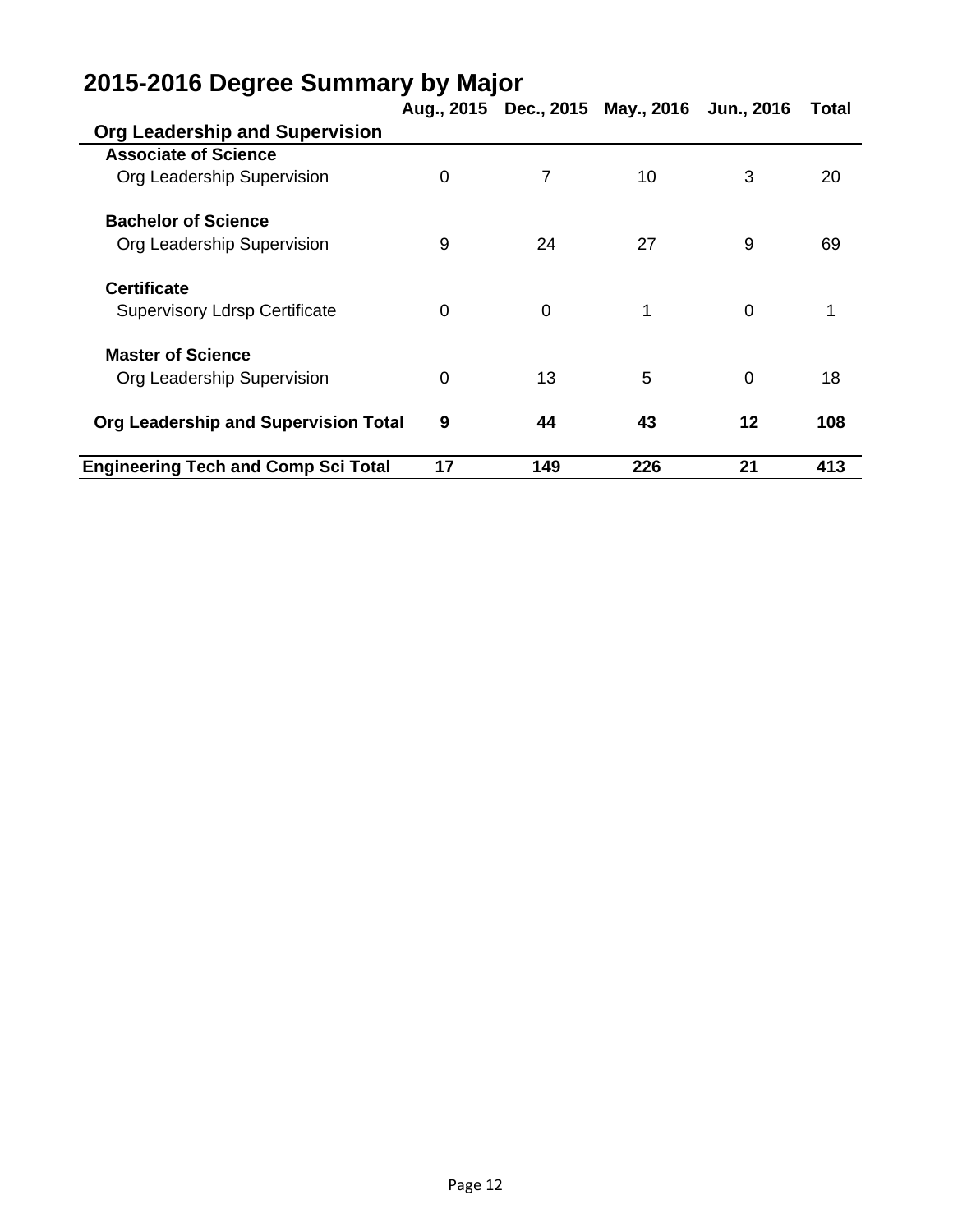|                                           |                  |                         | Aug., 2015 Dec., 2015 May., 2016 | Jun., 2016              | <b>Total</b> |
|-------------------------------------------|------------------|-------------------------|----------------------------------|-------------------------|--------------|
| <b>Health and Human Services</b>          |                  |                         |                                  |                         |              |
| <b>Consumer and Family Sciences</b>       |                  |                         |                                  |                         |              |
| <b>Bachelor of Science</b>                |                  |                         |                                  |                         |              |
| <b>Hospitality Management</b>             | 1                | $\mathbf 0$             | $\mathbf 0$                      | $\overline{0}$          | 1            |
| <b>Consumer and Family Sciences Total</b> | 1                | $\bf{0}$                | $\bf{0}$                         | $\mathbf 0$             | 1            |
| <b>Dental Education</b>                   |                  |                         |                                  |                         |              |
| <b>Associate of Science</b>               |                  |                         |                                  |                         |              |
| Dental Hygiene                            | $\mathbf 0$      | 0                       | 29                               | $\mathbf 0$             | 29           |
| Dental Lab Technology                     | $\mathbf 0$      | $\mathbf 0$             | 12                               | 1                       | 13           |
| <b>B S in Dental Hygiene</b>              |                  |                         |                                  |                         |              |
| Dental Hygiene                            | 1                | $\overline{4}$          | 15                               | 3                       | 23           |
| <b>B S in Dental Technology</b>           |                  |                         |                                  |                         |              |
| Dental Technology                         | $\mathbf 0$      | $\mathbf 0$             | $\mathbf 0$                      | 5                       | 5            |
| <b>Certificate</b>                        |                  |                         |                                  |                         |              |
| <b>Dental Assisting Certificate</b>       | 0                | 0                       | 1                                | 15                      | 16           |
| <b>Dental Education Total</b>             | 1                | 4                       | 57                               | 24                      | 86           |
| <b>Hospitality and Tourism Mgmt</b>       |                  |                         |                                  |                         |              |
| <b>Bachelor of Science</b>                |                  |                         |                                  |                         |              |
| <b>Hospitality Management</b>             | 0                | 13                      | 9                                | 1                       | 23           |
| <b>Hospitality and Tourism Mgmt Total</b> | $\mathbf 0$      | 13                      | 9                                | 1                       | 23           |
| <b>Human Services</b>                     |                  |                         |                                  |                         |              |
| <b>Bachelor of Science</b>                |                  |                         |                                  |                         |              |
| <b>Human Services</b>                     | 0                | $\overline{2}$          | 25                               | 4                       | 31           |
| <b>Human Services Total</b>               | $\mathbf 0$      | $\overline{\mathbf{2}}$ | 25                               | $\overline{\mathbf{4}}$ | 31           |
| <b>Med Imaging and Radiologic Sci</b>     |                  |                         |                                  |                         |              |
| <b>Associate of Science</b>               |                  |                         |                                  |                         |              |
| Radiography                               | $\boldsymbol{0}$ | $\boldsymbol{0}$        | 18                               | 0                       | 18           |
| Med Imaging and Radiologic Sci Total      | $\mathbf 0$      | 0                       | 18                               | 0                       | 18           |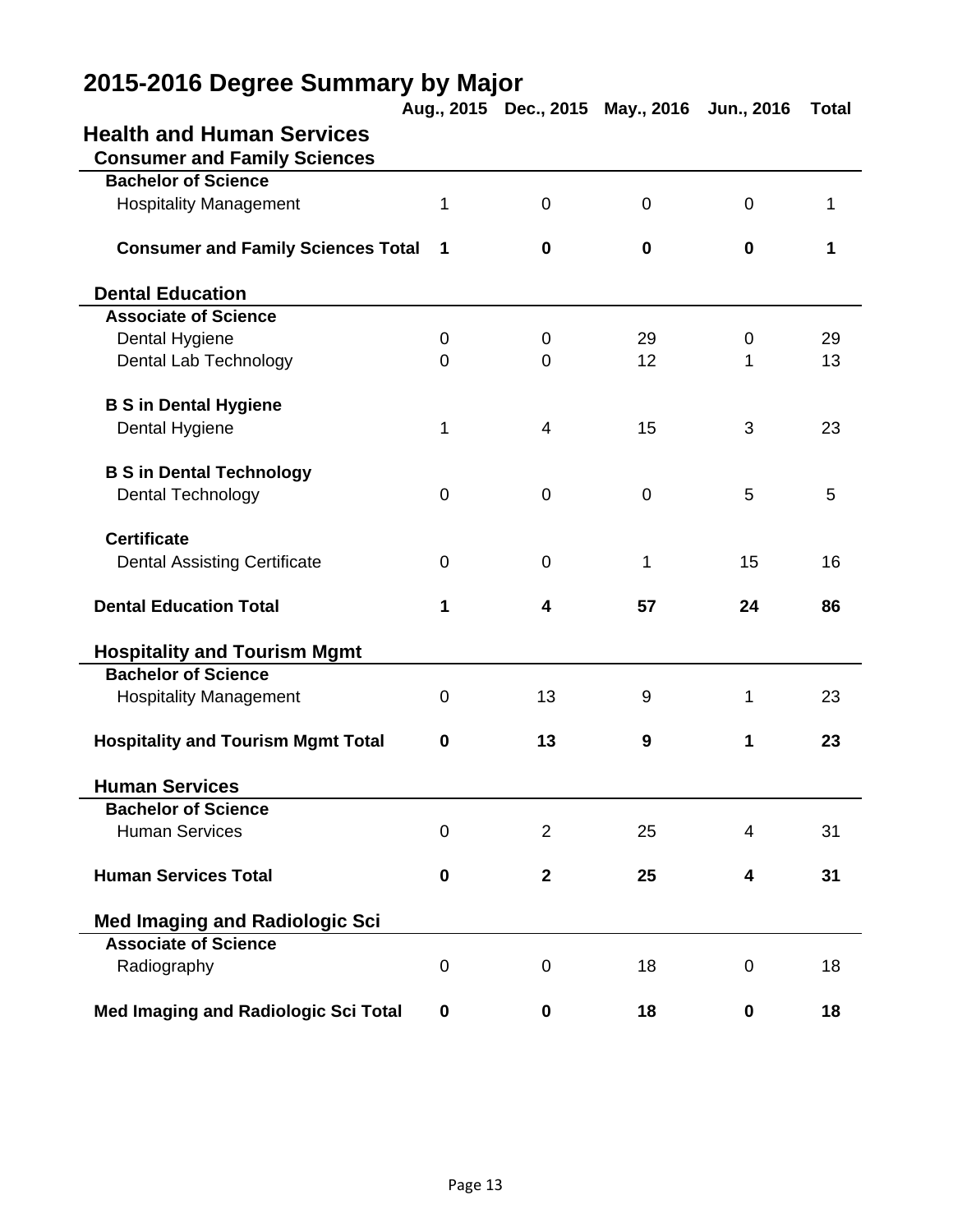|                                        | Aug., 2015 Dec., 2015 May., 2016 Jun., 2016 |    |     |    |       |  |
|----------------------------------------|---------------------------------------------|----|-----|----|-------|--|
|                                        |                                             |    |     |    | Total |  |
| <b>Nursing</b>                         |                                             |    |     |    |       |  |
| <b>Bachelor of Science</b>             |                                             |    |     |    |       |  |
| <b>Nursing</b>                         | 0                                           | 41 | 64  | 0  | 105   |  |
| <b>Master of Science</b>               |                                             |    |     |    |       |  |
| <b>Nursing</b>                         | 7                                           | 3  | 6   | 0  | 16    |  |
| <b>Nursing Total</b>                   | 7                                           | 44 | 70  | 0  | 121   |  |
| <b>Health and Human Services Total</b> | 9                                           | 63 | 179 | 29 | 280   |  |